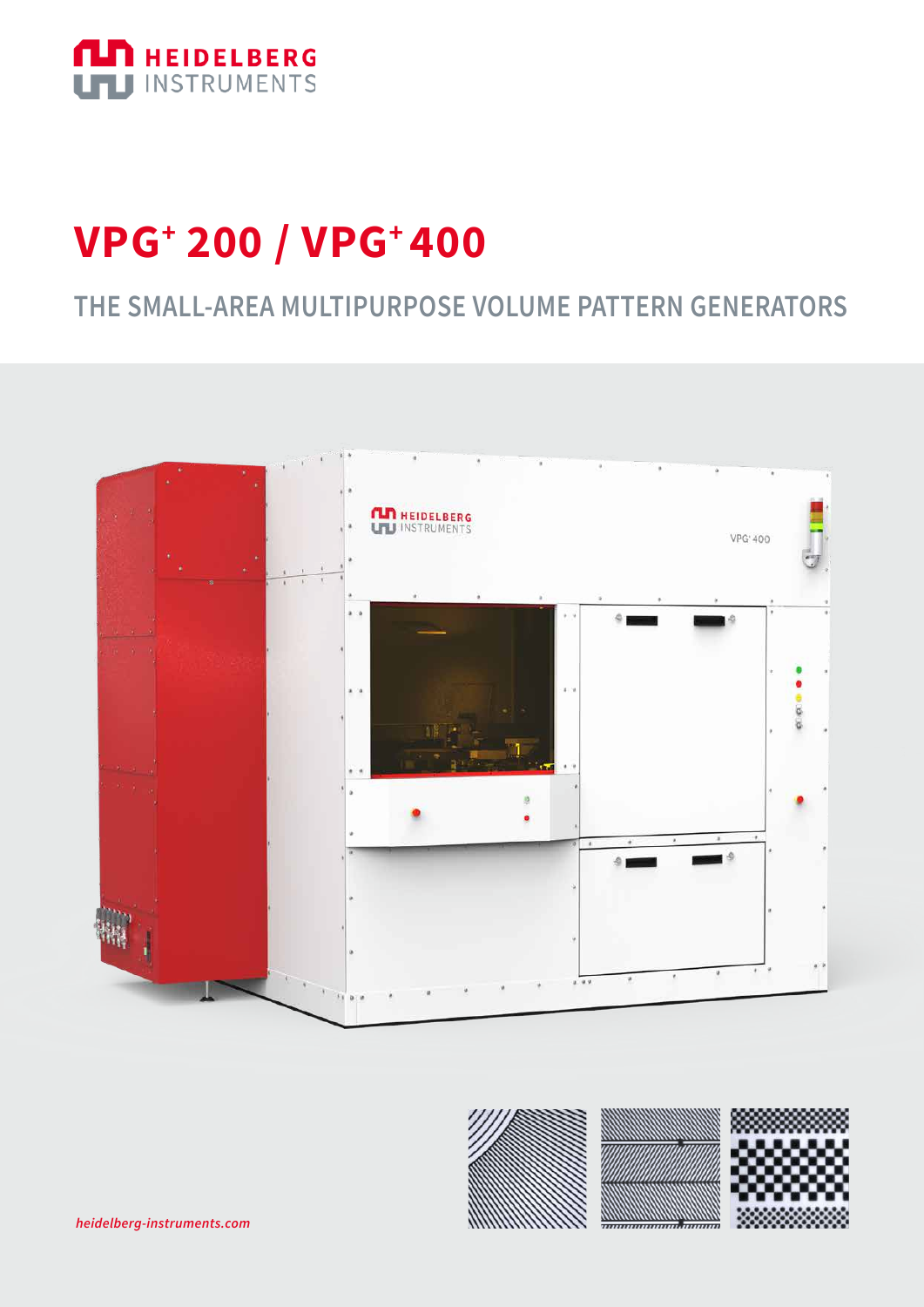# **VPG+ 200 / VPG+ 400**

### THE SMALL-AREA MULTIPURPOSE VOLUME PATTERN GENERATORS

Our small-area multipurpose Volume Pattern Generators VPG<sup>+</sup> 200 and VPG<sup>+</sup> 400 are perfectly suited for the production of standard photomasks as well as for i-line resist applications. An ultra-high-speed exposure engine and automated alignment capability both contribute to systems that excel through high resolution, outstanding image quality, and fast throughput.

#### THE SMALL AREA VOLUME PATTERN GENERATORS

The VPG+ 200 and 400 family of systems have always benefitted from Heidelberg Instruments' vast experience in small area lithography; and just as much from the fieldproven technology employed on the company's industry standard large area VPG<sup>+</sup> platforms. VPG<sup>+</sup> systems both large and small share the same powerful technology.

#### EVEN HIGHER EXPOSURE SPEED

The "plus" has been added ever since the series has been featuring an even significantly faster high-speed spatial light modulator (custom-made for Heidelberg Instruments and therefore exclusive to this series). The entire exposure engine operates at a higher rate than ever before and the data path too has been vastly enhanced, making the VPG+ the fastest tool for mask-writing in this market-segment.





#### LIGHT SOURCE AND STAGES

The VPG<sup>+</sup> small-area systems operate with a high-power pulsed UV laser source with a wavelength of 355 nm. The systems can be equipped with air-bearing stages designed to accommodate substrates of up to 9" (VPG+ 200) and 17″(VPG<sup>+</sup> 400) respectively.

#### THE SMALL-AREA VPG+ IN A NUTSHELL

- Ultra-high-speed exposure engine
- Real time auto focus system
- High power DPSS laser with 355 nm
- Exchangeable write modes
- Camera system for metrology and alignment
- Closed-loop climate chamber
- Automatic substrate loading system including pre-alignment
- Stage map correction

Photograph courtesy of IMS Chips

- Edge detector system
- Multiple data input formats
- User programmable interface
- Backside and IR alignment options
- Special chucks
- Labelling options
- Optional Zerodur™ chuck
- Minimum structure size down to 0.75 µm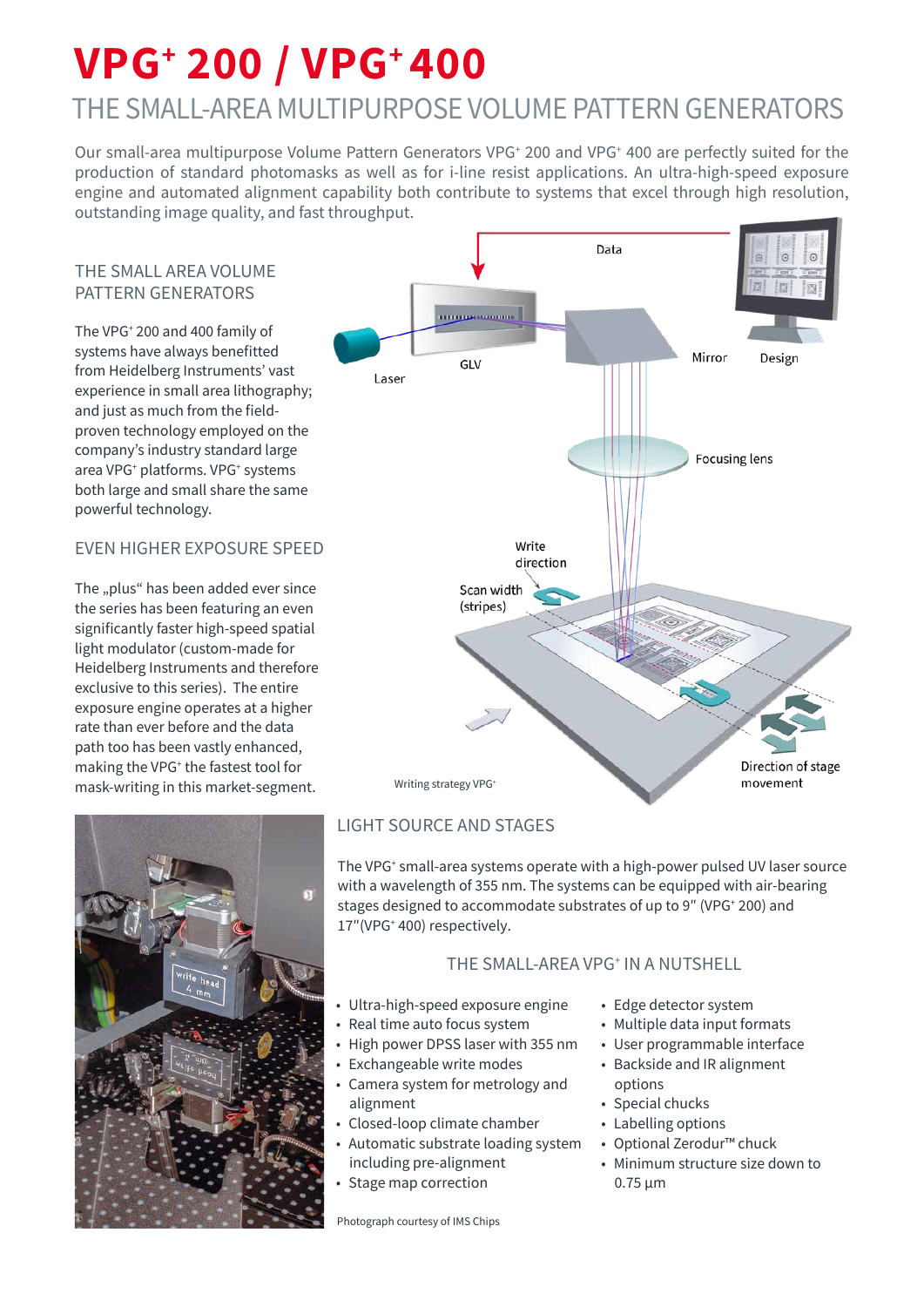#### ALIGNMENT AND CALIBRATION

System features include automated alignment capabilities allowing multilayer exposures with excellent overlay accuracy and repeatability. The alignment functionality includes distortion compensation and field-by-field alignment. The 2D Stage Map Correction automatically calibrates stage positioning improving registration of the written structures.

#### ENVIRONMENTAL CONTROL

Rigorous environmental monitoring and feedback control ensure the specified overlay accuracy: software corrections based on precise measurements compensate for any variations in environmental parameters. An integrated metrology system enables self-calibration functions and various critical dimension measurements. Standard data formats are supported.

#### APPLICATIONS

The VPG+ 200 and VPG+ 400 are perfectly suited for the production of standard photomasks and also for applications that use i-line resists such as SU-8 and IP 3500. The ability to expose SU-8 in fact makes the VPG<sup>+</sup> a perfect solution for rapid prototyping of microfluidics or in other areas where thick negative resists are required. In effect, the Heidelberg Instruments small-area VPG+ systems represent an excellent alternative to any i-line stepper. The systems can be used in a range of demanding fields that require microstructures: Typical applications include MEMs, advanced packaging, 3D integration, LED production and compound semiconductors.

#### APPLICATIONS IN A NUTSHELL

- Photomask writing
- Rapid prototyping
- Microfluidics, MEMS
- Advanced packaging
- 3D integration
- LED production
- Compound semiconductors
- Particularly suitable for i-line resists such as SU-8 and IP 3600
- Direct write on i line resists for industrial R&D
- Mix-and-match with e-beam

#### MIX-AND-MATCH APPLICATIONS



Mixed-signal gate array. The courtesy of IMS Chips.

The example shows a"sea-of-gates" type mixed-signal gate array (IMS Gate Forest® technology) which allows the integration of analog and digital functionality on a single chip. The microelectronic elements on the master can be individually configured by adding the respective contacts. In a Mix&Match-approach, IMS Chips fabricated the CMOS masters by stepper lithography and added the personalized contacts and metallization layers with direct write laser lithography, using a VPG 400.

#### HIGH-RESOLUTION STRUCTURES



Structures created with IP3250 (1 μm thickness). Courtesy of IMS Chips.

#### ADVANCED PACKAGING



The VPG<sup>+</sup> series presents the solution for the fabrication of the high-quality photomasks or direct writing required for advanced packaging applications. For some critical applications direct write lithography is currently the only available solution. The VPG<sup>+</sup> series of maskless lithography systems offer high speed, automatic distortion compensation, and excellent resolution in order to master these applications.